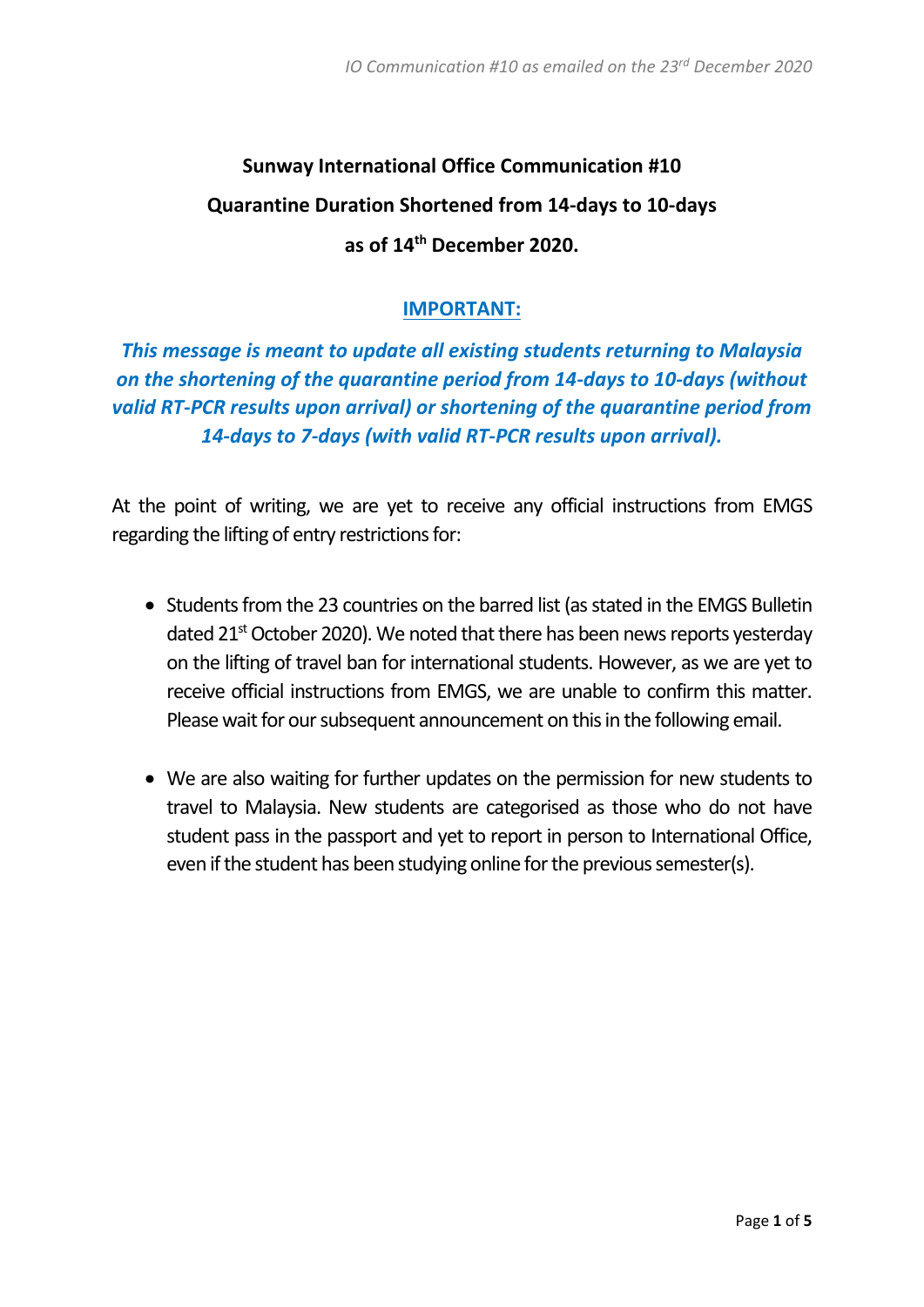Dear respective students,

This message only applies to students from this category:

# *Existing students with a valid or expired student pass who are outside the country and wish to return to Malaysia*

Please be informed that effective from the 14<sup>th</sup> December 2020, the Malaysia Ministry of Health has shortened the quarantine period from 14 days to 10 days or 7 days depending on the validity of the RT-PCR Covid-19 test results obtained prior to arrival in Malaysia.

# **All international students are now required to undergo the RT-PCR Covid-19 test three (3) days or 72 hours prior to their departure to Malaysia.**

The validity period for the test results is three (3) days prior to departure to Malaysia. The said period is calculated from the **time** the **swab sample is taken** and not from the time the results are obtained.

Therefore, it is important for the student to plan the appointment for the said test and to ensure that the results are obtained within 72 hours of departure to Malaysia.

As there may be logistical constraints for the test results to be obtained on time, a student arriving with an expired test result will still be permitted to enter Malaysia. However, the RT-PCR Covid-19 test will be repeated upon arrival based on the advice of the health officer in charge at the entry point.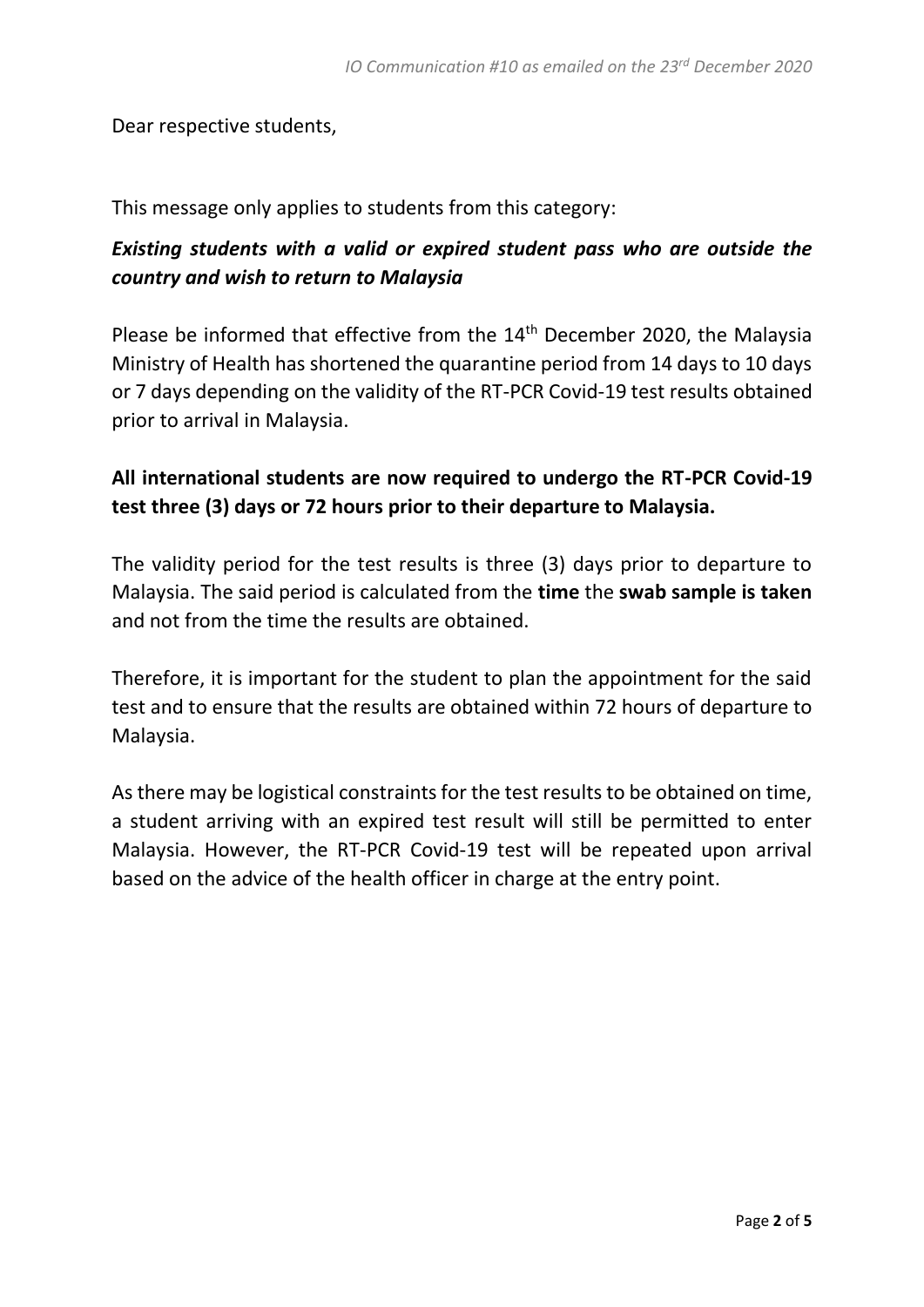In essence, these are the two scenarios for your easy reference:

#### **Scenario 1**

#### *RT-PCR Covid-19 test results validity has expired upon arrival in Malaysia.*

In this scenario, the student will have to undergo the full 10 days quarantine. The RT-PCR test will be conducted upon arrival in Malaysia. The quarantine cost as well as the first and second Covid-19 testing fee will be borne by the student. The second Covid-19 test will be conducted towards the end of the quarantine period.

#### **Scenario 2**

## *RT-PCR Covid-19 test result is valid upon arrival in Malaysia.*

In this scenario, the student will only need to undergo 7 days quarantine. The quarantine cost and second Covid-19 testing fee will be borne by the student.

In addition, here are some other important points to note:

- 1. Ensure that all RT-PCR test results provided are in English and obtained from reputable testing centers.
- 2. Students may continue to make online payment for Covid-19 detection test charges and quarantine cost before leaving for Malaysia as mentioned in the earlier communication. However, if you encounter challenges to pay online please be advised that card or cash payments are still accepted at the arrival gate for the time being.
- 3. All fees imposed by the Government of Malaysia including Covid-19 detection test, quarantine cost, and hospital admittance fee (if required) must be borne by International Students. The quarantine cost remains the same as previously announced. International Students are required to pay RM150/ per night and a fixed fee of RM 2,600 (Quarantine Station Operations). Kindly note that this amount does not include the cost for COVID-19 detection tests.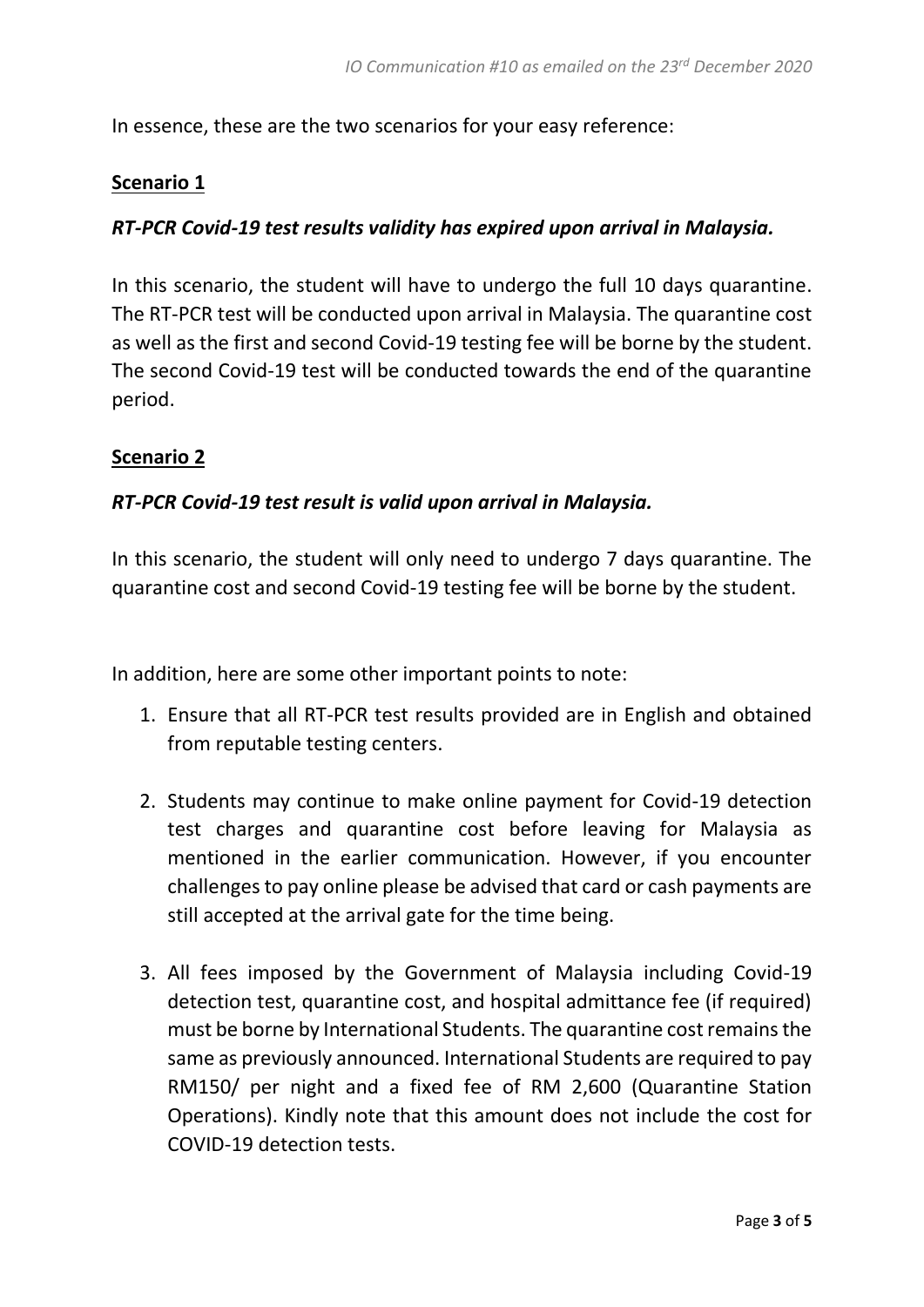- 4. Should the number of quarantine days be reduced, any excess payments made in advanced via online will be refunded to the student.
- 5. Please keep yourselves updated by also checking the Latest EMGS Bulletin here:

[https://educationmalaysia.gov.my/news\\_update/update-on-the](https://educationmalaysia.gov.my/news_update/update-on-the-standard-operating-procedures-during-and-after-covid-19-pandemic-movement-control-order-20-11/)[standard-operating-procedures-during-and-after-covid-19-pandemic](https://educationmalaysia.gov.my/news_update/update-on-the-standard-operating-procedures-during-and-after-covid-19-pandemic-movement-control-order-20-11/)[movement-control-order-20-11/](https://educationmalaysia.gov.my/news_update/update-on-the-standard-operating-procedures-during-and-after-covid-19-pandemic-movement-control-order-20-11/)

- 6. Please remember to print out all the hardcopies of the documents below and carry them with you when you travel:
	- o EMGS Travel Authorisation Letter
	- o LOU Letter of Undertaking
	- o Letter of Approval (Entry Permit)
	- o Online Payment Receipt (if applicable)

Also, please download these onto your mobile phone:

- o MyQR code from MyEG mobile app after successful payment
- o My Sejahtera Mobile App

## **All prior procedures for the application of travel authorisation remains.**

Do email us at *[intwelfare@sunway.edu.my](mailto:intwelfare@sunway.edu.my)* should you require more support and information.

Thank you.

**International Office** *Sunway Education Group*